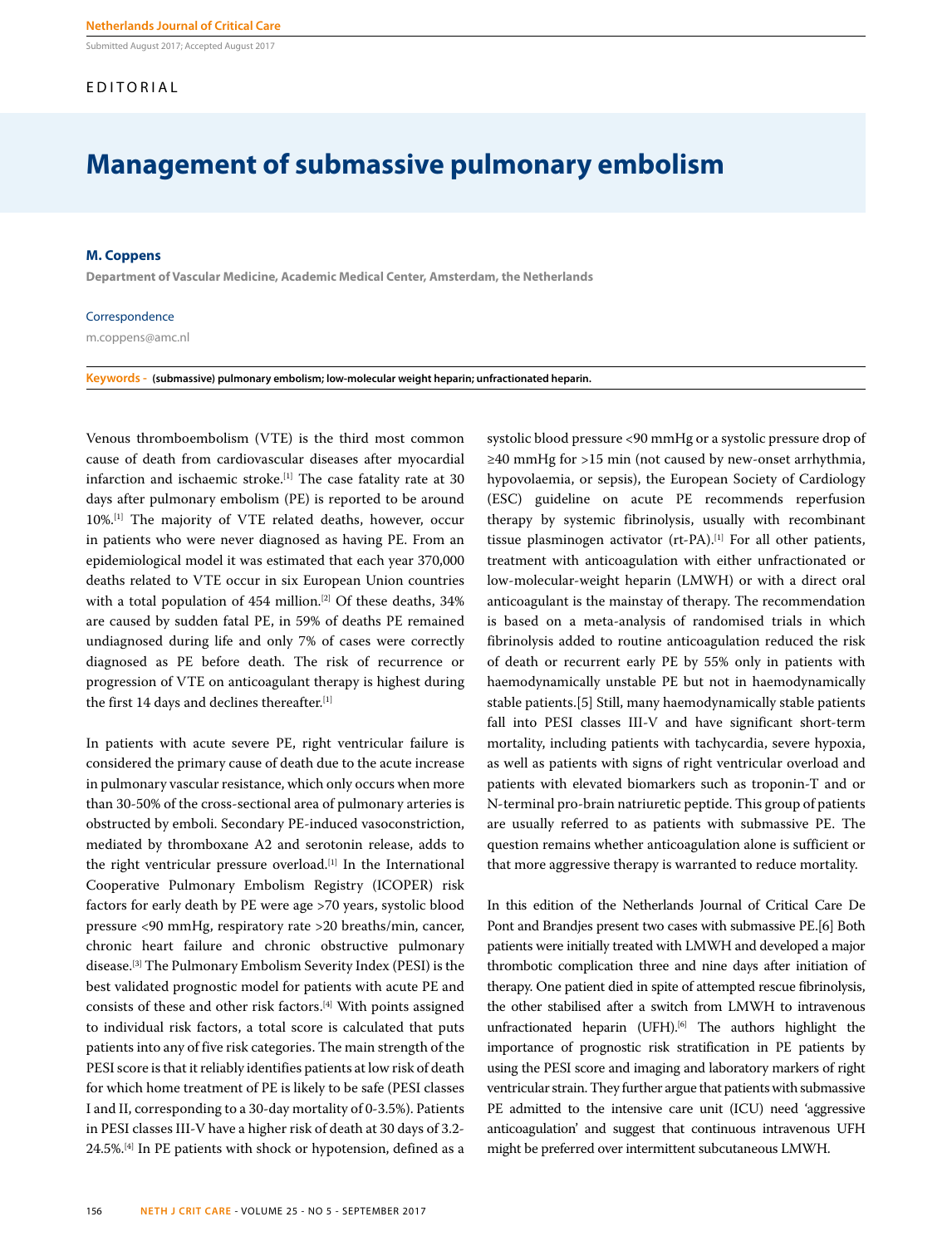In spite of the cases presented, there is no evidence to support that UFH is a more aggressive form of anticoagulation than LMWH. In fact, the Cochrane systemic review of randomised trials that compared LMWH with UFH suggests the opposite. [7] In patients with non-massive PE, LMWH, compared with UFH for initial anticoagulation of acute VTE, reduced the risk of thrombotic complications by 30%, the risk of major bleeding by 42%, and the risk of death by 23%.[7] It is presumed that the superiority of LMWH in these patients is explained by the inherent difficulty of achieving and maintaining the target activated partial thromboplastin time (APTT) in patients treated with UFH. For example, in an observational study in patients treated with UFH who were admitted to the ICU, only 56% of patients achieved a therapeutic APTT within the first 24 hours.[8] Whether UFH would be superior to LMWH in patients with submassive PE admitted to the ICU is speculative and based on pharmacokinetic arguments and some low-quality evidence from observational data. No randomised studies in this subgroup of PE patients have compared the effects of UFH with LMWH.

The cases presented by De Pont and Brandjes also raise an important point with respect to dosing of LMWH in specific patient groups, such as patients with severe renal impairment and (severely) obese patients. UFH is enzymatically degraded while LMWHs are mainly cleared renally. In patients with eGFR <30 ml/min, impaired LMWH clearance may lead to accumulation and increased bleeding risk. In patients with severe obesity, the optimal LMWH dose is similarly challenging due to differences in drug absorption, distribution and elimination in obese versus non-obese patients. The nadroparin product monograph recommends a dose of 86 IU/kg twice daily (bid) and suggests to cap the dose at a maximum of 8550 IU bid in patients weighing 90 kg or over.[9] The rationale for a cap/maximum dose would be that the volume of distribution of LMWH does not further increase with increasing body weight in severely obese patients and consequently, dosing per kg in these patients would lead to over-anticoagulation. However, in a pharmacokinetic study comparing obese (body mass index (BMI) 30-48 kg/m<sup>2</sup>, weight 78-144 kg) with non-obese volunteers (BMI 19-26 kg/m2 ) treated with enoxaparin, no indication of over-anticoagulation was observed in obese patients.<sup>[10]</sup> A similar anti-Xa activity was achieved in both groups using weight-based dosing without a maximum dose. In the light of this uncertainty of LMWH dosing in the severely obese, the ESC guideline suggests monitored UFH over unmonitored LMWH in patients with severe obesity, defined as a BMI of 35 kg/m<sup>2</sup> or higher. $^{[1]}$ 

Two randomised studies have compared anticoagulation with UFH with or without systemic fibrinolysis in patients with submassive PE.[11;12] The first trial included 256 patients with acute PE without shock or hypotension but with signs of right

ventricular overload on imaging or electrocardiography.[11] The second trial included a more severe subgroup of 1006 patients with submassive PE with a combination of imaging signs of right ventricular overload and elevated cardiac biomarkers.[12] In both studies, additional fibrinolysis failed to demonstrate a survival benefit over UFH only. While fibrinolytic therapy did reduce the risk of further haemodynamic decompensation, this benefit was offset by a significant increase in major bleeding in the patients treated with fibrinolysis (11.5% vs. 2.4%, OR 5.6, 95% CI 2.3- 13.4), including a 2.0% risk of intracranial bleeding.<sup>[12]</sup> This suggests that systemic fibrinolysis may be too aggressive, in spite of the increased risk of death in patients with submassive PE. An interesting alternative is the use of lower dosages of fibrinolytics, either systemically or delivered locally by a pulmonary artery catheter.[13;14] Both approaches have demonstrated a reduction in right ventricular overload without an apparent increase in bleeding compared with routine anticoagulation, although neither study was adequately powered to show a difference in clinical endpoints such as thrombotic complications, bleeding or mortality. Alternatively, DS-1040 is an inhibitor of activated thrombin-activatable fibrinolysis inhibitor (TAFI) currently undergoing phase I/II testing in patients with acute PE (clinicaltrials.gov; NCT02923115).[15] TAFI inhibits fibrinolysis in the presence of high thrombin concentrations, i.e. in patients with acute submassive PE. Theoretically, TAFI inhibition could promote fibrinolysis without the increase in bleeding risk induced by systemic fibrinolysis.

In summary, studies in patients with submassive PE have thus far failed to show survival benefit from more aggressive strategies than routine anticoagulation. However, the significant risk of adverse events including death in these patients presents an unmet clinical need, for which more aggressive strategies may be justified. The question which strategy should be used is as yet unsolved and needs to be answered by robust randomised clinical trials.

#### **Disclosures**

The author has received research support, consulting and lecturing fees or travel support outside the present work from Bayer, Boehringer Ingelheim, Bristol-Myers Squibb, CSL Behring, Daiichi Sankyo, Pfizer, Portola, Sanquin Blood Supply.

#### **References**

<sup>1.</sup> Konstantinides SV, Torbicki A, Agnelli G, et al. 2014 ESC guidelines on the diagnosis and management of acute pulmonary embolism. Eur Heart J. 2014 ;35:3033-9k.

<sup>2.</sup> Cohen AT, Agnelli G, Anderson FA, et al. Venous thromboembolism (VTE) in Europe. The number of VTE events and associated morbidity and mortality. Thromb Haemost. 2007;98:756-64.

<sup>3.</sup> Goldhaber SZ, Visani L, De Rosa M. Acute pulmonary embolism: clinical outcomes in the International Cooperative Pulmonary Embolism Registry (ICOPER). Lancet. 1999;353:1386-9.

<sup>4.</sup> Aujesky D, Obrosky DS, Stone RA, et al. Derivation and validation of a prognostic model for pulmonary embolism. Am J Respir Crit Care Med. 2005;172:1041-6.